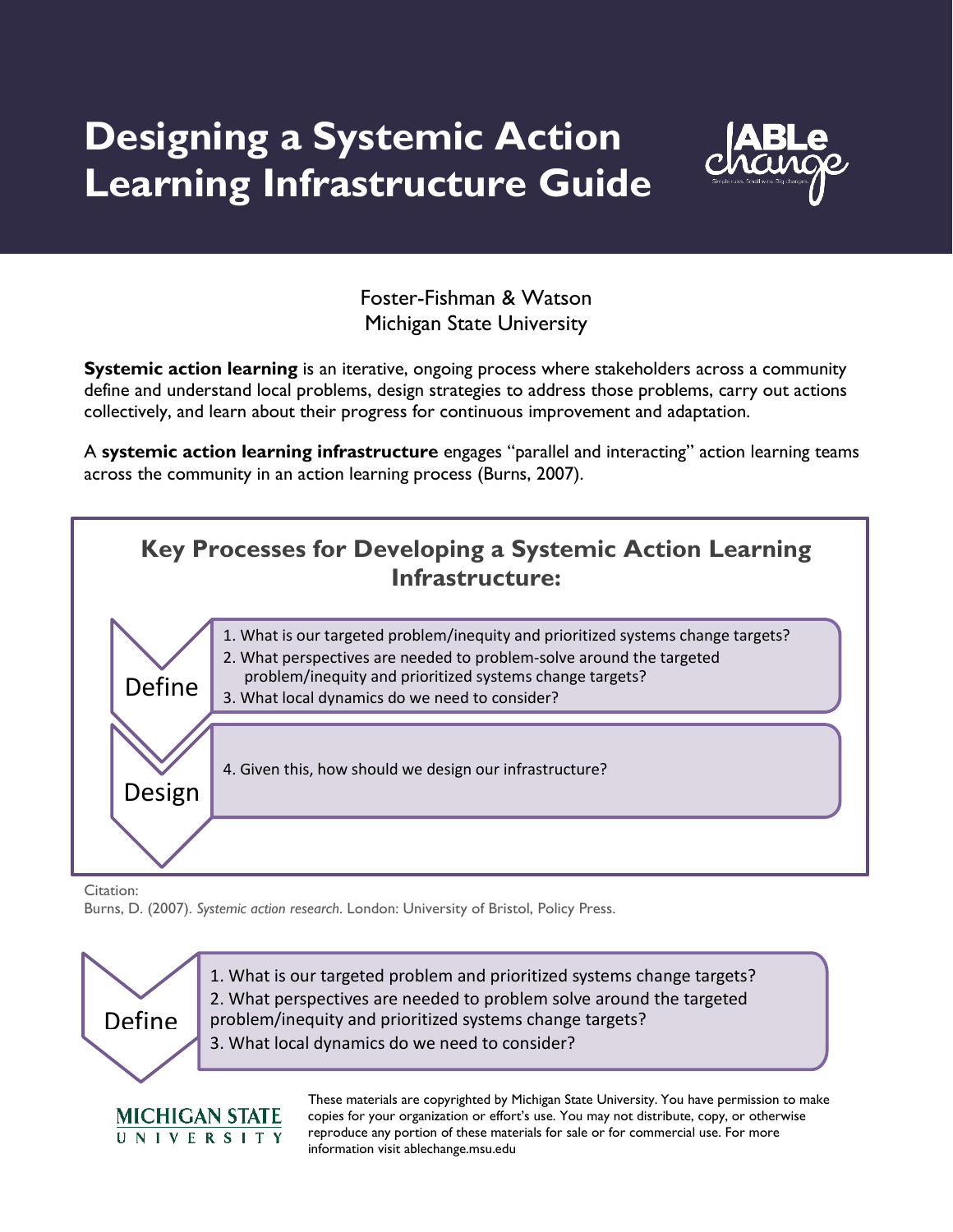

#### **Question 1: What is our targeted problem/inequity and prioritized systems change targets?**

Targeted Problem:

Prioritized Systems Change Targets:

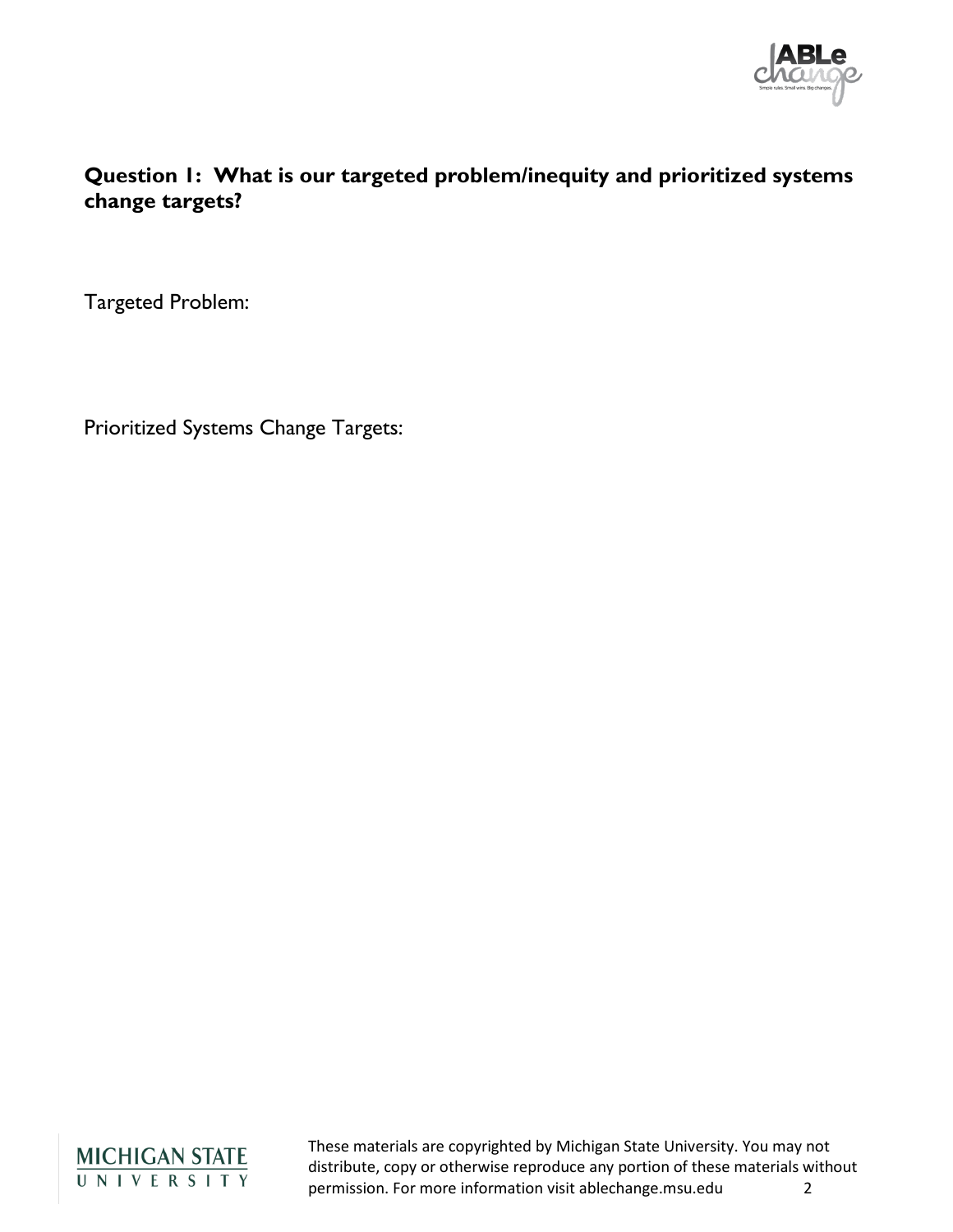

#### **Question 2: What perspectives are needed to problem solve around the targeted problem/inequity and prioritized systems change targets?**

| <b>Consider these</b><br>perspectives:                                                                                                                                                                                             | What stakeholders in your community<br>should be included? Be specific. |
|------------------------------------------------------------------------------------------------------------------------------------------------------------------------------------------------------------------------------------|-------------------------------------------------------------------------|
| Those experiencing the<br>problem<br>Families, youth, and residents<br>directly experiencing the<br>problem                                                                                                                        |                                                                         |
| Those <b>providing services</b><br><b>Public &amp; Private Service</b><br>providers working with<br>individuals directly experiencing<br>the problem                                                                               |                                                                         |
| Those supporting at the local<br><b>level</b><br>Stakeholders involved in<br>resident-led groups, faith-based<br>organizations, local businesses,<br>and neighborhood organizations<br>Individuals delivering informal<br>supports |                                                                         |
| Those deciding on changes &<br>how resources are used<br><b>Funders</b><br>Local institutions & local<br>organizational leaders<br>Local officials                                                                                 |                                                                         |

## MICHIGAN STATE<br>UNIVERSITY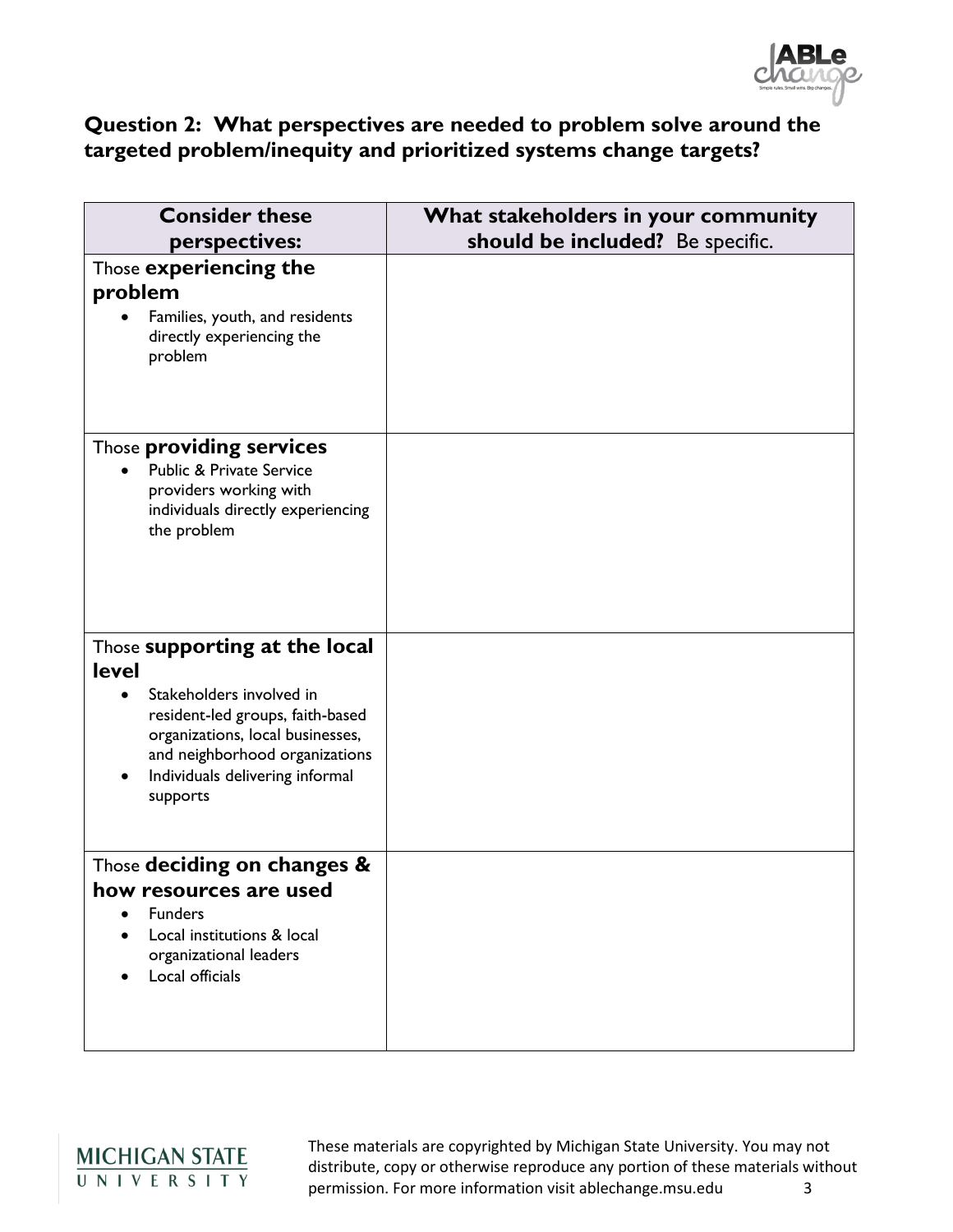| <b>Key Dynamics in Community</b> | <b>Implications for Creating a Safe</b><br><b>Space for Authentic Dialogue</b> |
|----------------------------------|--------------------------------------------------------------------------------|
|                                  |                                                                                |
|                                  |                                                                                |
|                                  |                                                                                |
|                                  |                                                                                |
|                                  |                                                                                |
|                                  |                                                                                |
|                                  |                                                                                |
|                                  |                                                                                |
|                                  |                                                                                |
|                                  |                                                                                |
|                                  |                                                                                |
|                                  |                                                                                |
|                                  |                                                                                |
|                                  |                                                                                |
|                                  |                                                                                |
|                                  |                                                                                |

### **Question 3: What local dynamics do we need to consider?**